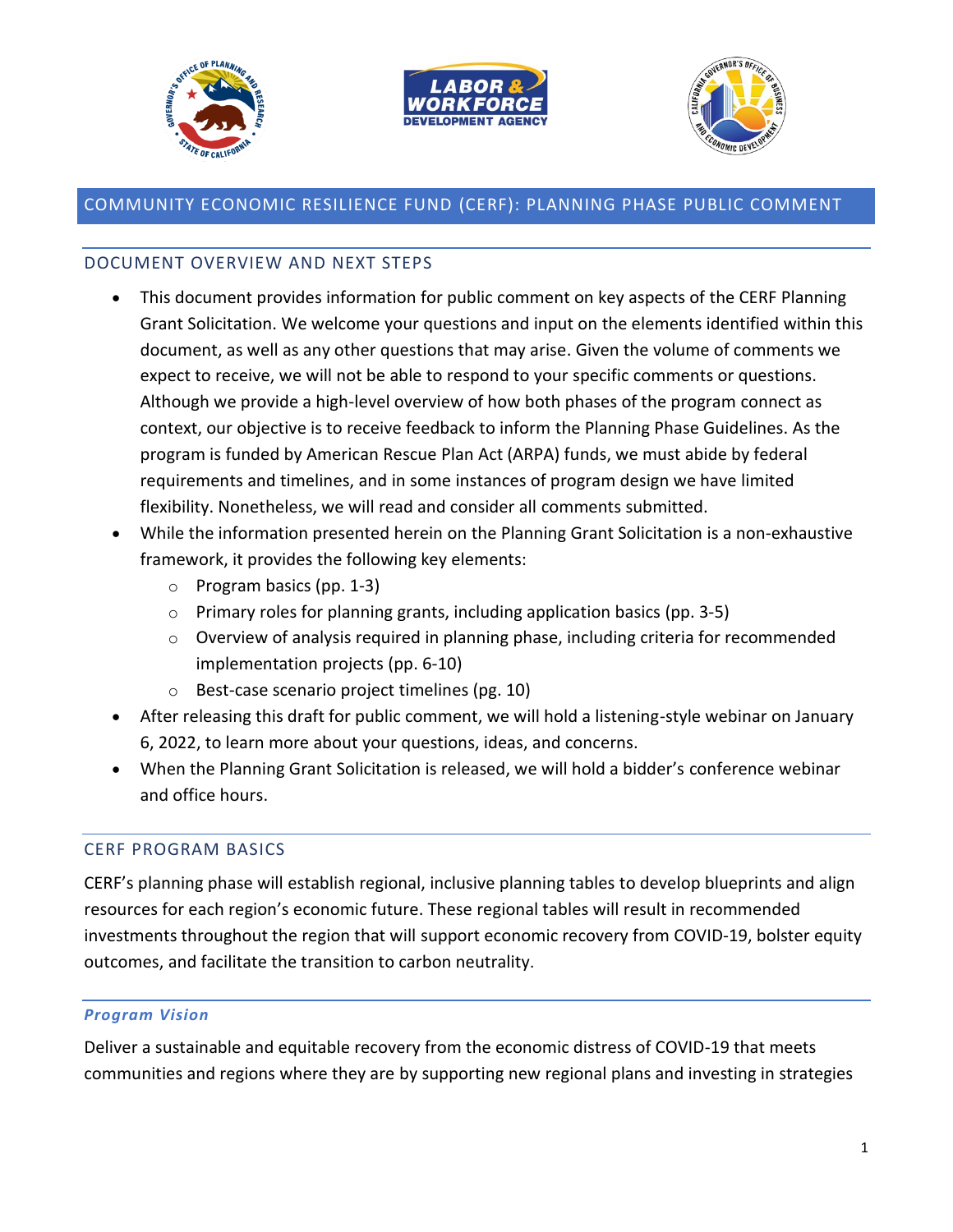





and projects that help diversify regional economies and develop or expand environmentally sustainable industries that create high-quality, broadly accessible jobs for all Californians.

### *Program Objectives*

- Support the development of meaningfully inclusive regional planning processes that produce regional roadmaps for economic recovery from COVID-19 that prioritize the creation of accessible, high-quality jobs in sustainable industries.
- Invest in projects proposed by regional planning tables that respond to negative economic impacts of COVID-19 and meet criteria for equity, job quality, and sustainability, among others.
- Align and leverage state investments (e.g., High Road Training Partnerships, community capacity building programs), federal investments (e.g., Infrastructure Investment and Jobs Act), and philanthropic and private-sector investments in regions to maximize COVID-19 recovery efforts.

### *What Does Success Look Like?*

- **Planning phase.** Inclusive, diverse, transparent, and accountable regional planning that results in a holistic strategy and recommended series of investments to recover from COVID-19, grow sustainable industries, diversify regional economies, and increase access to high quality jobs.
- **Implementation phase**. Projects throughout the region that advance globally competitive and sustainable industries and high-quality jobs with clear employment pathways for underserved and incumbent workers facing industry disruption after COVID-19.

### *Program Overview*

- 1. **Phase 1—Regional Planning Grants**:
	- Create 13 Regional Collaboratives that will receive ~\$5M each.
	- Establish new, inclusive regional planning tables starting in spring/summer 2022. Much like a "team of teams," they will incorporate existing local efforts to address planning on a broader regional scale.
	- Develop localized integrated recovery and transition plans that meet regions where they are. Plans will include analysis of industry sectors and labor markets, with actionable research and consultation from expert institutions.
	- Embed locally-hired coordinators to facilitate ongoing engagement, partnership, and relationship-building activities with business, labor, community, government, education, economic development, federally and non-federally recognized tribes, and other key stakeholder groups.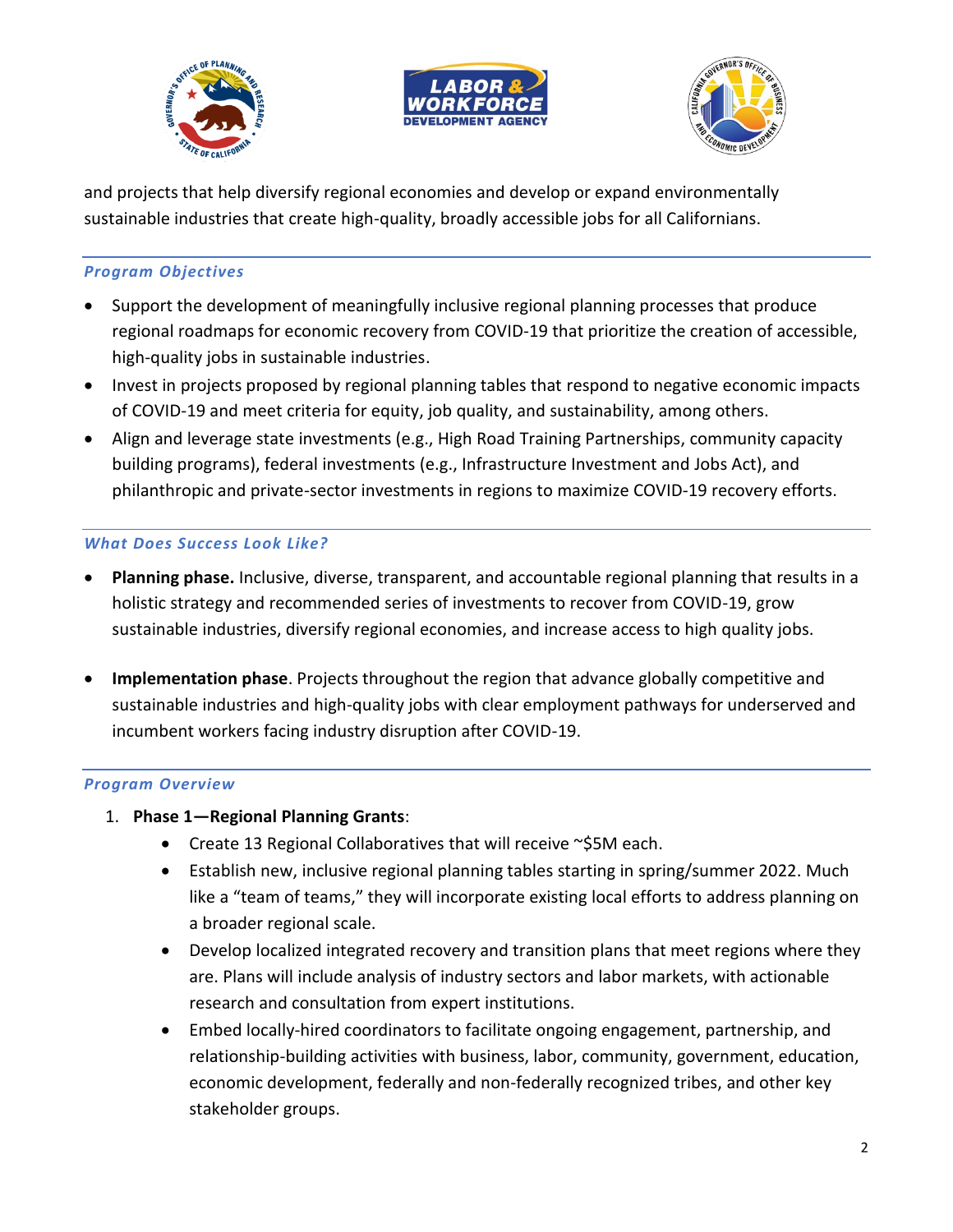





- Support participants to increase access and broaden participation in the planning process.
- Provide technical assistance to guide convening, evaluation, research priorities, and other needs during the planning phase.
- Create holistic investment strategies that address disproportionate impacts of COVID-19 by diversifying the economy, and developing or growing sustainable industries that create accessible, well-paying jobs. Strategies should complement, incorporate, or expand on existing plans such as Comprehensive Economic Development Strategies (CEDS), as applicable and relevant.

## 2. **Phase 2—Implementation Grants**:

- Provide approximately \$500M in rolling, competitive grants from Fall 2022 to June 2024. Includes reserve funding for each region for competitive bidding.
- Fund projects in localities across the regions based on regional plans developed and criteria outlined.
- In cases with prior inclusive planning processes, regions may be eligible to apply for "early implementation" pilot projects. More details forthcoming regarding eligibility and criteria.
- Ensure projects support economic recovery and transition for populations and/or industries disproportionately impacted by COVID-19, while promoting economic diversification, sustainability, and equity. Outcomes will drive the growth of globally competitive, sustainable industries with well-paying, accessible jobs and bolster equity outcomes by race, ethnicity, gender, and geography.

### PLANNING GRANT: PRIMARY ROLES

The primary roles for this grant are the Convener, Fiscal Agent, Coordinator, and High Road Collaborative. When the Planning Grant Solicitation is released, it will contain a glossary with additional terminology. Applications for planning grants should include both a Fiscal Agent and a Convenor role, which hold equal importance and value. A single organization may serve as both Fiscal Agent and Convenor in the case it meets all desired qualifications.

**Convener:** The Convener is the lead organization tasked with organizing an inclusive group of regional stakeholders to form the Collaborative, implement the planning grant in its region, and submit the CERF Solicitation for Proposal. The Convener will be accountable for finding a qualified Fiscal Agent if the Convenor does not meet the criteria. The Convenor will be responsible to both the Fiscal Agent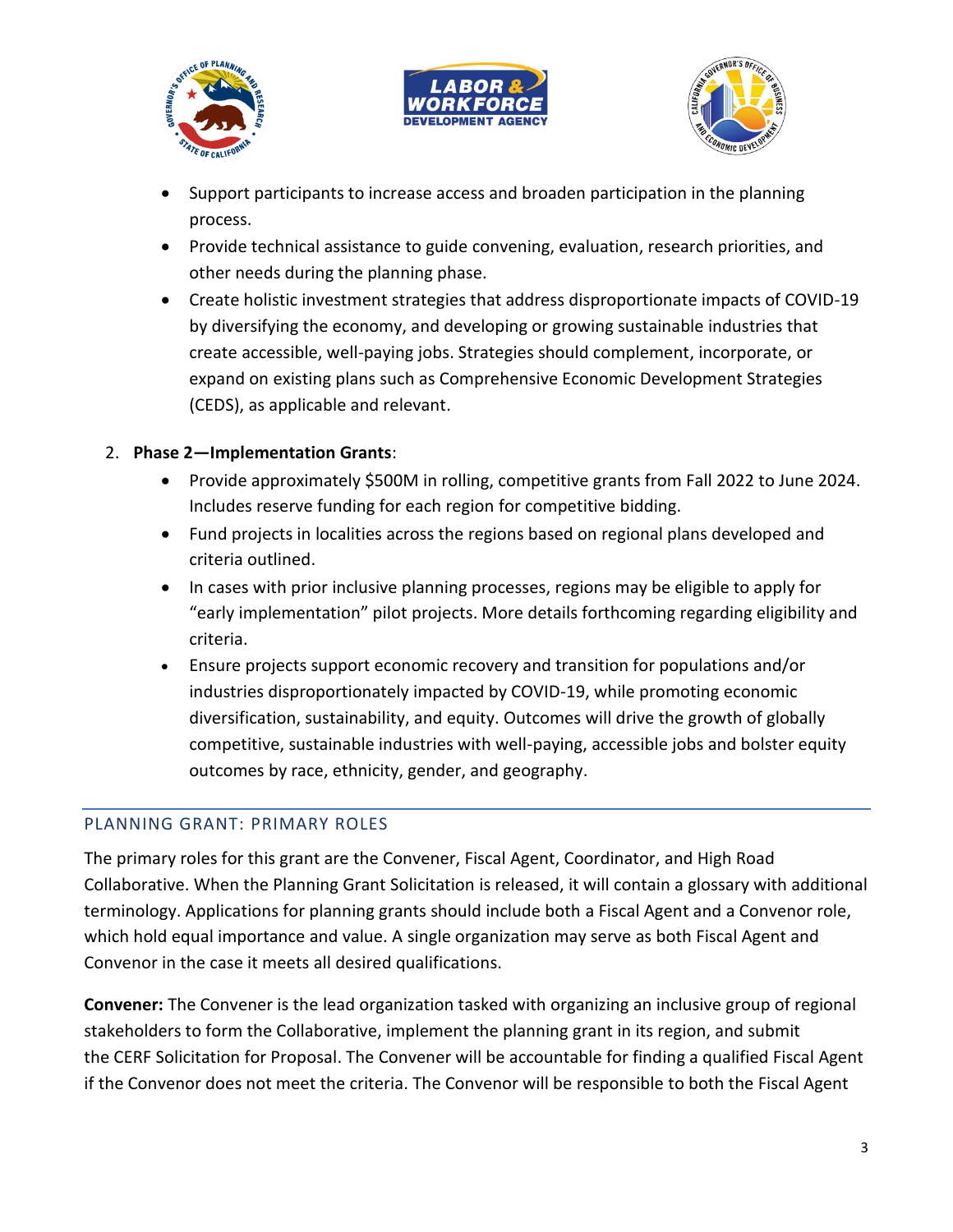





and to the CERF Inter-Agency Leadership Team. The Convener will be responsible for overseeing contracts on regional labor and cluster market analysis.

### **The Convener should also possess all or most of the following characteristics:**

- A proven track record of coordinating across sectors;
- Executive leadership (Board and Executives) that reflects the community being served, including demonstrated track record of governance on equity-based community-development work;
- Strong knowledge of the region and its economic needs, challenges, and opportunities across sectors;
- Ability to lead diverse stakeholders to successful action with proven history of successful organizing in the designated CERF region;
- Proven relationships and credibility with key industry leaders, workforce system stakeholders, and community stakeholders including employers, governmental entities, state or local workforce development boards, educational institutions, labor organizations, worker-serving organizations, community- and faith-based organizations, federally and non-federally recognized tribes, philanthropic organizations, community members, and other regional stakeholders;
- Demonstrated commitment to advance equity outcomes in the region; and
- Familiarity with grantmaking and knowledge of philanthropic ecosystems.

**Fiscal Agent:** The Fiscal Agent will act as the intermediary in the grant management. The fiscal agent is a legal entity representing the High Road Transition Collaborative, hereinafter referred to as the Collaborative. The legal entity has legal authority, history, and capacity to administer federal funds. The fiscal agent will represent the Collaborative and make disbursements on behalf of the state. The Convenor can also be the fiscal agent if they meet all qualifications.

## **Fiscal Agent Responsibilities**

- Must have SAMS account and have DUNS number
- Comply with Office of Management and Budget Uniform Administrative Requirements, Cost Principles, and Audit Requirements [\(2 CFR Part 200\)](http://www.ecfr.gov/cgi-bin/text-idx?tpl=/ecfrbrowse/Title02/2cfr200_main_02.tpl)
- Control of the Fund
- Program Ledgers and Monthly Reporting
- Comply with any additional reporting requirements set forth by the State or U.S. Department of Treasury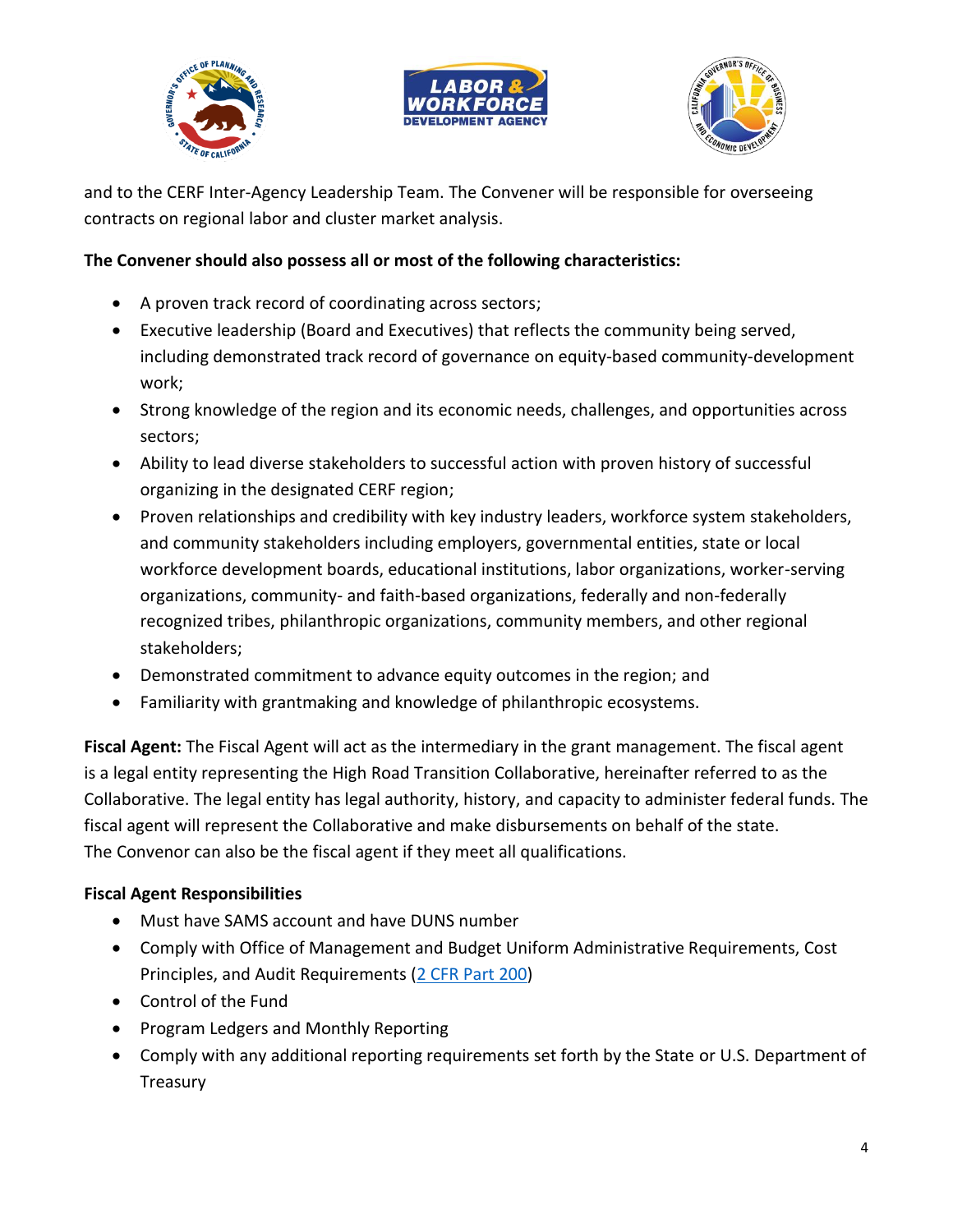





- Submit required reporting and expenditure information
- Sub-Contract Administration and Disbursement of Funds
- Audits
- Maintain Public Records
- Ensure funding is obligated by June 30, 2024, and expended by October 31, 2026.
- Other Services

**Coordinator:** Person hired or contracted by the convener to facilitate the High

Road Transition Collaborative, i.e., the regional planning table. The Coordinator will have the ability to bring together diverse partners and facilitate dialogue and consensus regarding a regional recovery and transition plan. The Coordinator will be able to track aligned federal and state funding sources, and will work with relevant state initiatives such as [Regional Climate Collaboratives](https://sgc.ca.gov/news/2019/09-30.html) in building inclusive planning tables.

**High Road Transition Collaborative:** Inclusive regional planning groups that consist of balanced and meaningful representation from labor, business, community, government, tribal, economic development, philanthropy, education, workforce, and other partners. Like a "team of teams," it incorporates existing local planning efforts and organizations from across the region.

## *Planning Grant Applicant Requirements*

A lead applicant must be an entity in the defined region who is both qualified to serve as a Convenor and Fiscal Agent or able to partner with an effective Fiscal Agent or Convener if necessary. Successful applicants will enter into a Fiscal Agent Services Agreement with the Employment Development Department for a period of 24-months. Additional funding may be provided to support implementation projects through the fiscal sponsor. In the event such funding becomes available, the length of the project may be extended past 24 months. Administrator fiscal services are not to exceed 10% of the total grant award. The Convenor, as the lead applicant, will complete the proposal in partnership with the Fiscal Agent.

The Fiscal Agent/Convenor will complete and submit a grant proposal that conceptualizes their ability to lead an inclusively designed regional recovery plan, demonstrates the ability to recruit and organize a diverse body of regional stakeholder groups, relays their experience working with different groups, and shows their ability to oversee third-party research. The High Road Collaborative plans will need to be finalized during the first 12 months of the grant term. The Convener will have regular check ins with the CERF leadership team to ensure progress. All plans shall be made publicly available on the Labor and Workforce Development Agency's website.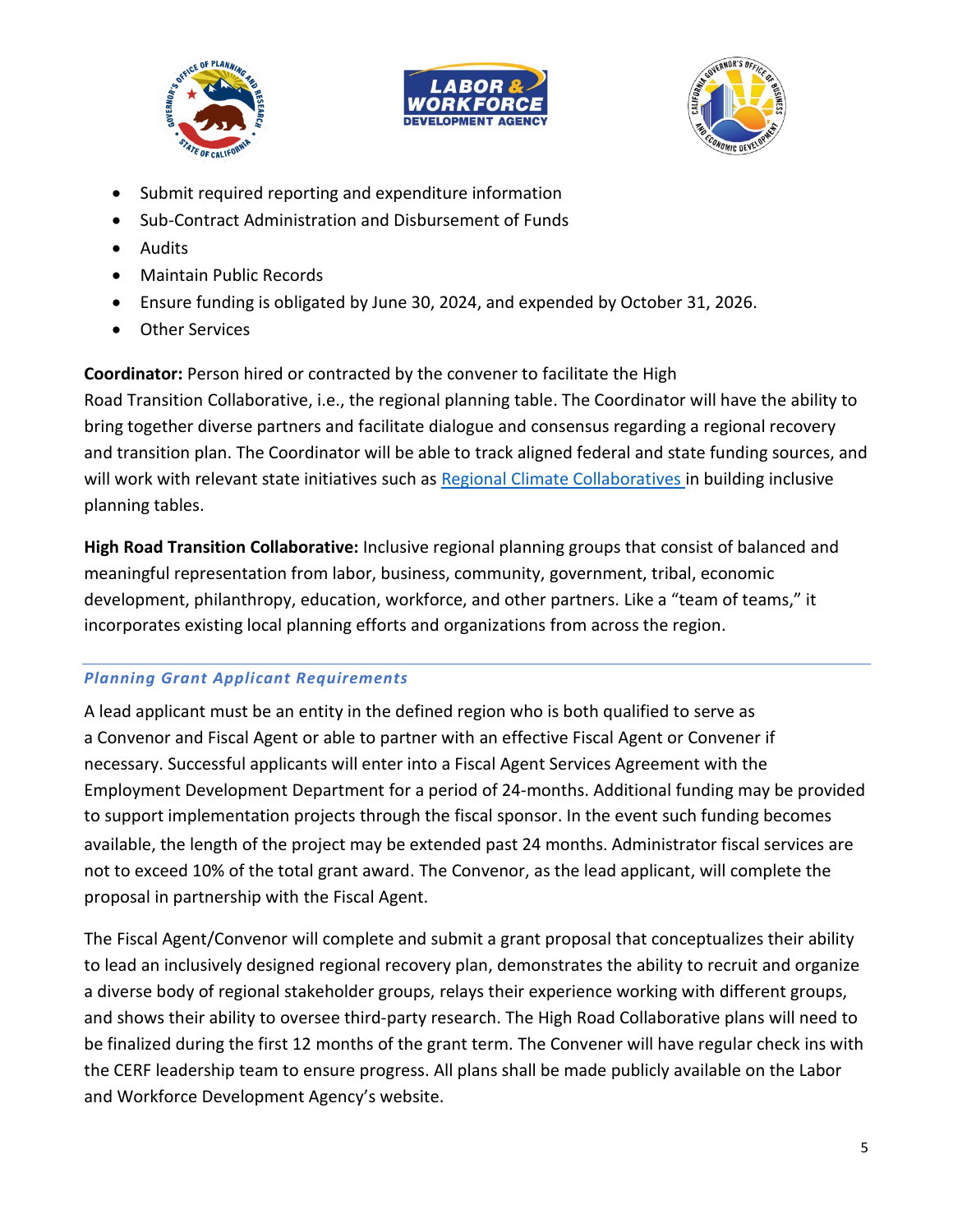





### *Eligible Applicants for Planning Grants*

Eligible applicants include non-profit organizations, district organizations of an EDA-designated Economic Development District (EDD), institutions of higher education or a consortium of institutions of higher education, and Indian Tribes or a consortium of Indian Tribes. For-profit institutions are not eligible to participate as a convener or fiscal agent, but can be subcontracted with to provide research or other services.

### PLANNING PHASE: HIGH-LEVEL OVERVIEW OF ANALYSIS REQUIRED

Collaboratives must develop a regional economic recovery and transition plan that addresses essential elements of a high road strategy.

Research conducted during the planning phase must prioritize:

- Recovery from the COVID-19 pandemic
- Equity
- Sustainability
- Job quality
- Economic competitiveness and resilience

Analysis and plans may account for sub-regional and inter-regional dynamics. Required components of analysis include:

- **Regional summary**: A summary background of the economic conditions of the region, highlighting areas with low economic diversification and resiliency, as well as any industrial trends that impact the regional economy. The negative economic impacts caused by COVID in the regions, (e.g., economic harm to workers, households, small businesses, impacted industries, and the public sector; select regions and populations) must be included. Vulnerable populations that face economic barriers and accompanying detail (e.g., Qualified Census Tracts) should be detailed.
- **SWOT analysis:** An in-depth analysis of regional strengths, weaknesses, opportunities, and threats (i.e., SWOT), especially as it relates to economic resilience and growth of sustainable industry clusters.
- **Labor market analysis:** A snapshot of labor dynamics in the region, including an overview of the impacts of COVID-19 on the labor market and projected labor trends in existing key industries.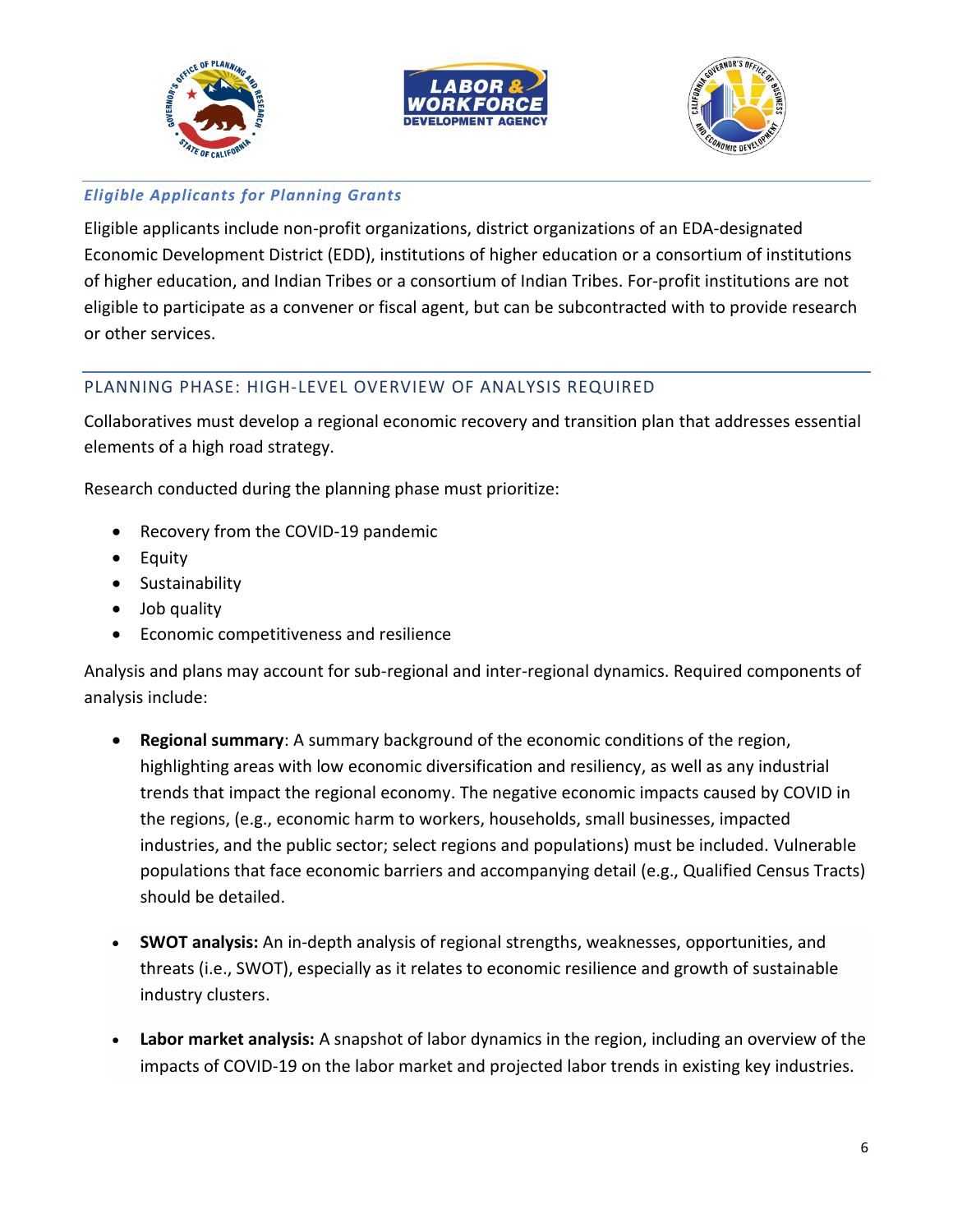





- **Industry cluster analysis:** A snapshot of current industry trends and projections, as well as an in-depth analysis of potential growth clusters based on the region's comparative advantages, market trends, workforce, infrastructure assets, policy trends, aligned state/federal investments, supply chain, and innovation ecosystem.
- **A holistic economic recovery from COVID-19 and transition strategy** that prioritizes the creation of high-quality jobs and equitable access to them and emphasizes the development of sustainable and resilient industries such as renewable energy, energy efficiency, carbon removal, zero-emission vehicles, advanced manufacturing, agriculture, forestry, and climate restoration and resilience. Plans should include:
	- Information that identifies groups disproportionately impacted by the pandemic.
	- Recommendations for the growth of targeted industries.
		- Industrial cluster development should consider, but is not bound by, existing relevant plans such as Comprehensive Economic Development Strategies (CEDS) (if applicable and appropriate) along with the following elements that work together to support creation of quality jobs:
			- Clear local market signals: *How do proposed industries and affiliated investments align with market trends and local/state/federal policies?*
			- Value chain and infrastructure: *How do investments support the growth and clustering of businesses in the value chain of the proposed industry? What specific infrastructure is required to grow the industry?*
			- Innovation ecosystem: *How do investments connect the private sector to local innovation resources, facilitate movement of new technologies to market, incubate earlystage businesses, etc.?*
			- Workforce development: *How does the industrial strategy plan to match skills to available jobs, address talent and recruitment, and facilitate strategic collaboration among businesses, training and education institutions, labor, etc.?*
	- Recommendations for increasing economic diversification in at-risk locations. Investments should clearly address barriers to attraction and retention of businesses, as well as barriers to access for underserved communities.
	- Recommendations for increasing economic equity should refer to analysis of workforce and demographic trends (e.g., Qualified Census Tracts), and focus on closing gaps, reaching universal levels of service, or disaggregating results by race, ethnicity, etc. Recommendations should create and sustain pathways into quality jobs and family-sustaining careers and improve job quality and wages in sectors that do not offer quality jobs. Analysis and recommendations should highlight how they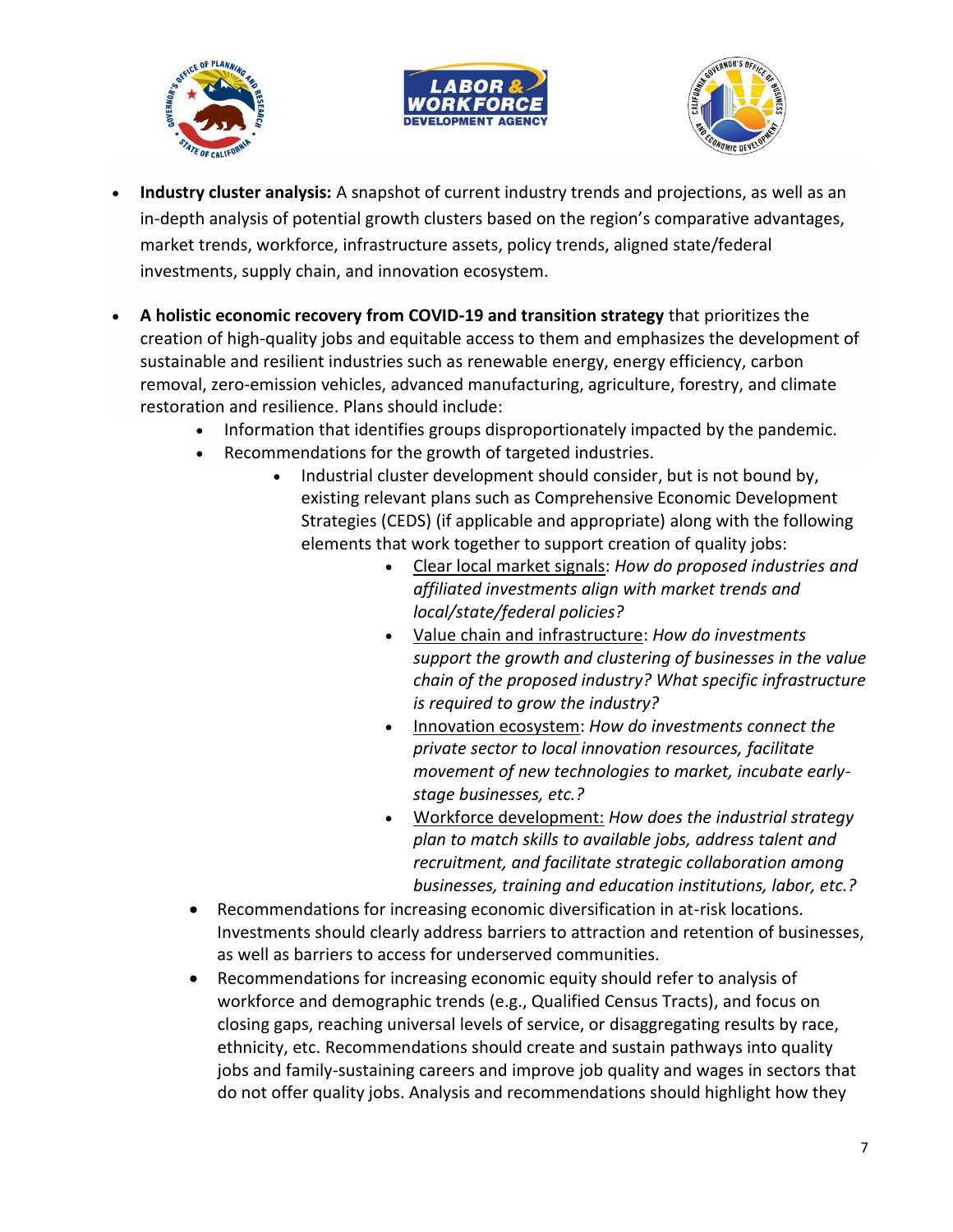





propose to serve historically marginalized groups and how those groups would learn about proposed interventions. Recommendations to support workers potentially impacted by at-risk industries should be included. Economic equity means all people regardless of race, gender, or nativity, can contribute to and access the opportunities of a strong, resilient economy.

- An assessment of how regional economic development strategies can align with, support, and be supported by existing state strategies in areas like clean energy, transportation decarbonization, sustainable water management, and natural and working lands.
- **Identification of strategic investments** to enact recovery and transition that meet the following **criteria**, which is currently presented at a high-level:
	- 1. Demonstrate proposed impacts to communities/industries harmed by COVID-19:
		- a. Proposed investments mitigate economic harm to workers, households, small businesses, impacted industries, and the public sector, i.e., census tract data on region to be served, underserved areas, and COVID-related information.
	- 2. Demonstrate community support (i.e., inclusivity):
		- a. Proposed projects should demonstrate support from neutral convener/fiscal agent and inclusive planning table.
	- 3. Promote state climate goals:
		- a. Investment projects lead to the development of low-carbon or regenerative industries, or
		- b. Investments that support economic diversification are designed to minimize GHG emissions and water usage.
	- 4. Support labor standards and job quality:
		- a. Projects shall include labor standards where applicable such as prevailing wage, project labor agreements, or community workforce agreements.
		- b. Projects shall create high quality jobs, defined as jobs that offer family sustaining wages, benefits, predictable hours, and safe working conditions.
	- 5. Demonstrate clear role in regional strategy:
		- a. Industrial development should consider existing Comprehensive Economic Development Strategies (CEDS) along with the following elements that work together to support creation of quality jobs:
			- *i.* Clear local market signals: *How do investments align with market trends and state/federal policies?*
			- *ii.* Value chain and infrastructure: *How do investments support the growth and clustering of businesses in the value chain? What specific infrastructure is required to grow the industry?*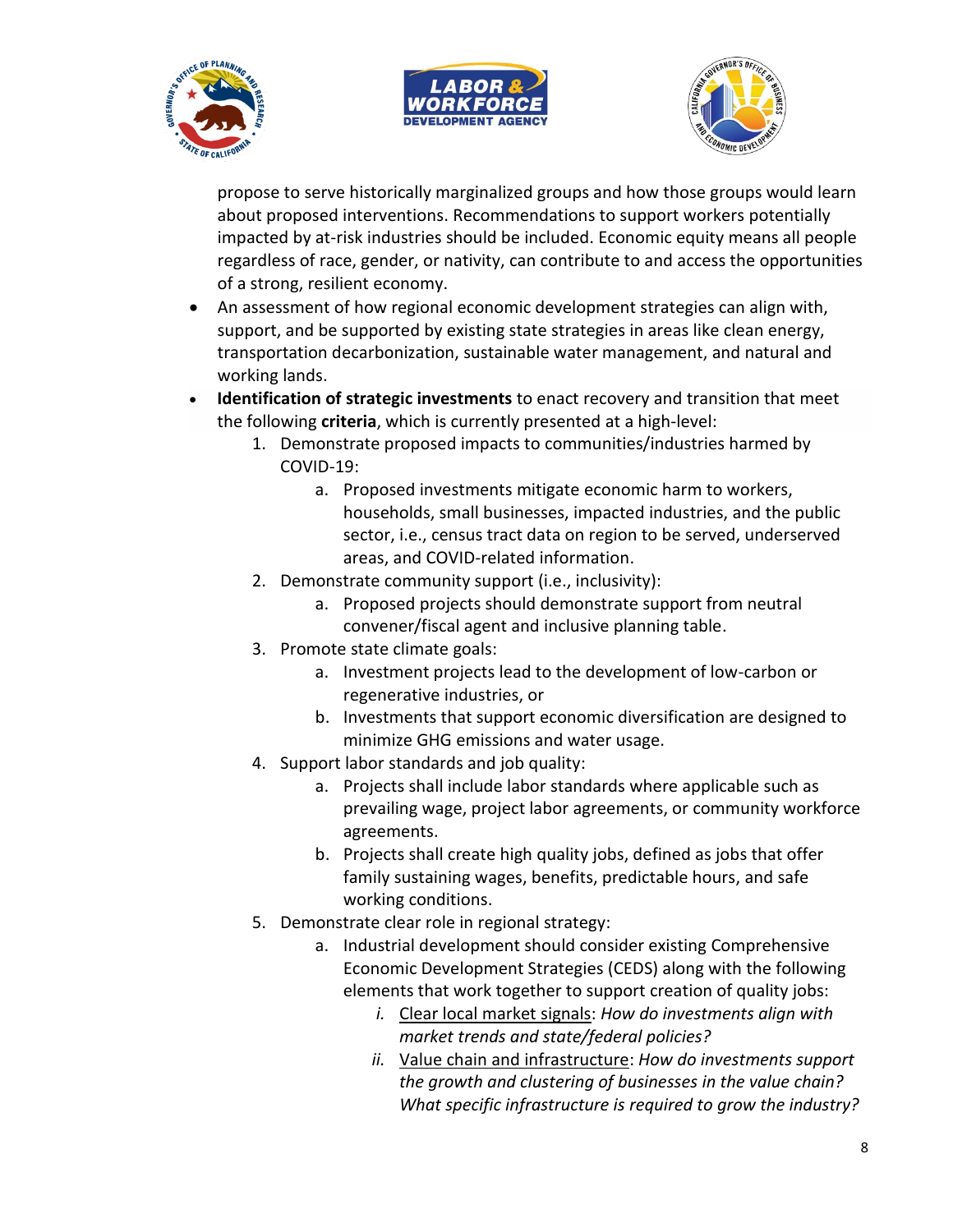





- *iii.* Innovation ecosystem: *How do investments connect the private sector to local innovation resources, facilitate movement of new technologies to market, incubate earlystage businesses, etc.?*
- iv. Workforce development: *How does the industrial strategy plan to match skills to available jobs, talent and recruitment, and strategic collaboration among businesses, training and education institutions, labor, etc.?*
- b. Economic diversification strategies should address specific barriers to attraction and retention of businesses, as well as barriers to access for underserved communities.
- 6. Complement existing funding:
	- a. If state or federal funding is available elsewhere for a proposed project, (e.g., broadband) applicant will improve equity outcomes, which include but are not limited to job access for those in underserved communities, income inequality, income growth, business ownership, business revenue, job and wage growth, among others.
- 7. Achieve timely implementation:
	- a. Funds must be obligated by June 30, 2024, and expended by October 31, 2026.
- Examples of projects include, but are not limited to, the following:
	- Technical assistance, counseling, or other services to assist with small business planning needs.
	- Programs that support economic diversification and the development of sustainable industries.
	- Entrepreneurship and commercialization programs.
	- Programs to connect small-and-minority owned businesses to industrial hubs and research institutions.

Use of data:

• Relevant data sources may include the EDD Labor Market Information Division (LMID), Bureau of Labor Statistics (BLS), local surveys, or any other reliable data source such as consultation with industry associations, Local Areas, or mandatory and non-mandatory partners. The data should reflect the applicant's comprehensive understanding of the issues specific to the target population, demonstrate the need for the proposed solutions, justify the region's approach to recovery and transition, and suggest the potential for success. To support the focus on the regionally specific impact of COVID-19, local data sources that illustrate the experience of individuals and specific communities in crisis, such as analyses of local news articles, may be used to support the other data presented in the narrative.